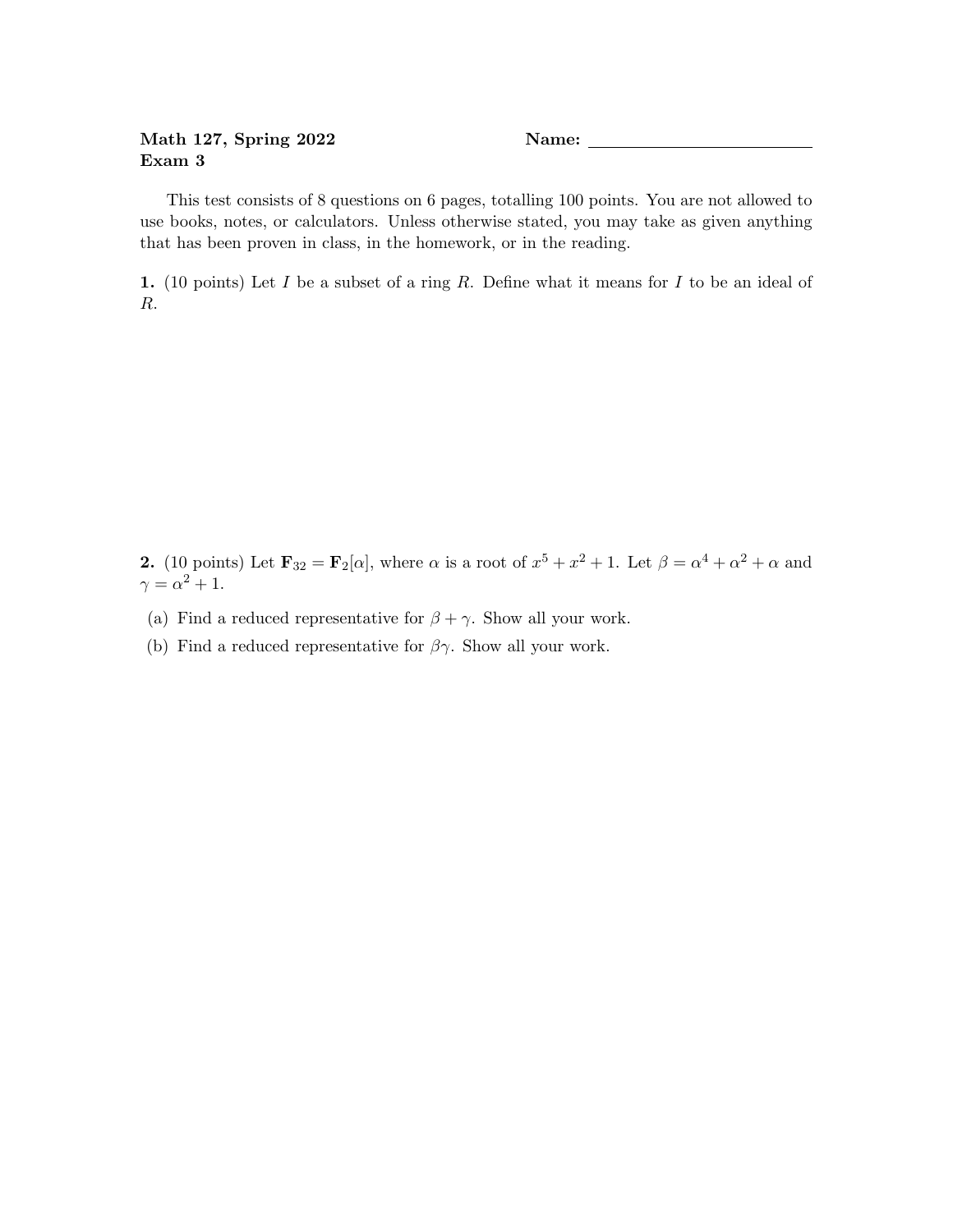3. (10 points) Let  $\mathbf{F}_{32}$  be a field of order 32. Is  $\mathbf{F}_{32}$  isomorphic to  $\mathbf{Z}/(32)$ ? Briefly JUS-TIFY your answer.

**4.** (10 points) Suppose a is a nonzero element of  $\mathbf{F}_{11}$  such that  $a \neq 1$ ,  $a^2 \neq 1$  and  $a^5 \neq 1$ . Briefly **EXPLAIN** why a must be a primitive element of  $\mathbf{F}_{11}$ .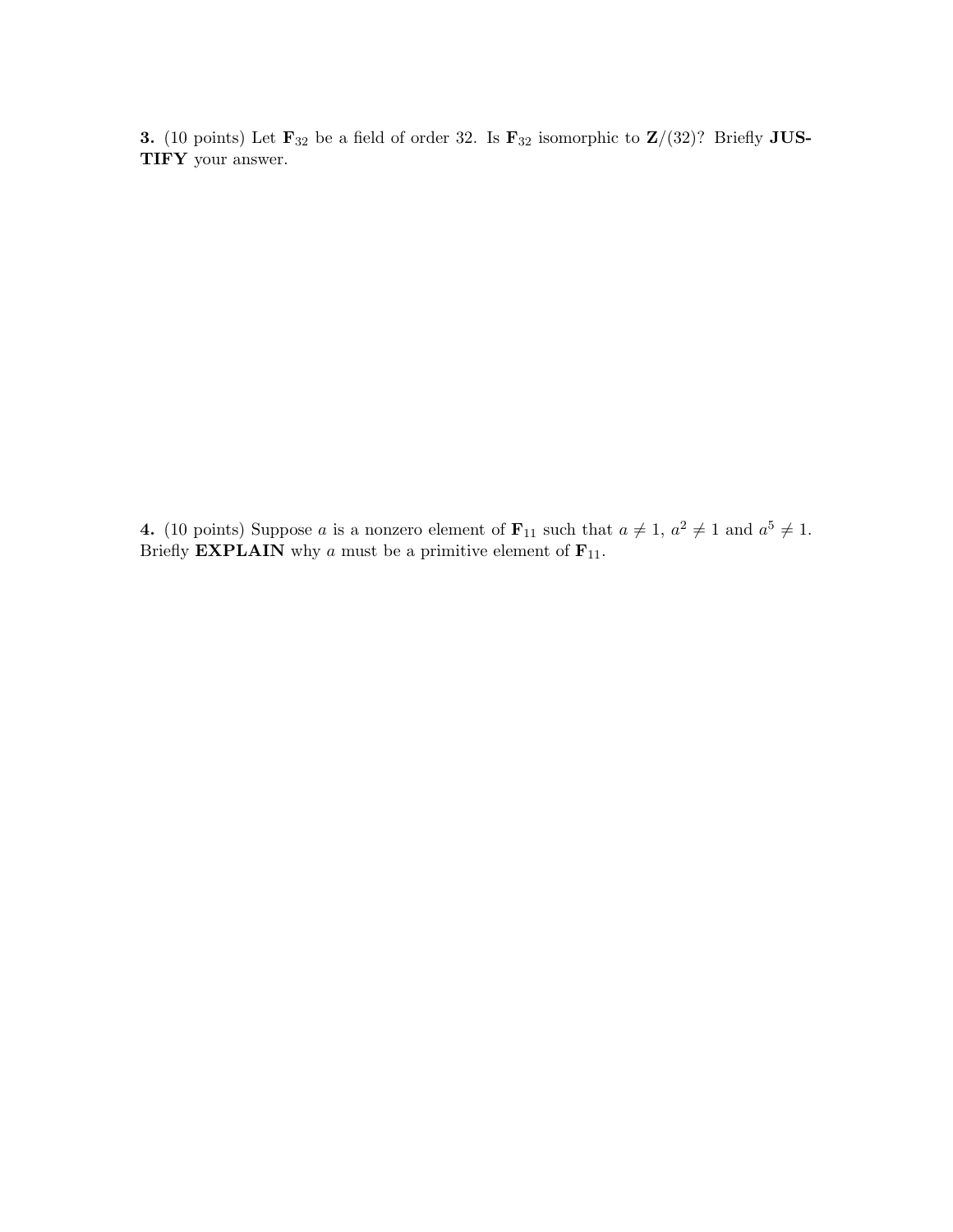**5.** (14 points) Let  $\mathbf{F}_{4096}$  be the field of order  $4096 = 2^{12}$ , and let  $\mathbf{F}_{4096}^{\times}$  be the multiplicative group of  $\mathbf{F}_{4096}$ .

- (a) Does  $\mathbf{F}_{4096}^{\times}$  contain an element of order 2? Briefly **EXPLAIN** your answer.
- (b) What is the largest possible order of an element of  $\mathbf{F}_{4096}^{\times}$ ? Briefly **EXPLAIN** your answer.

6. (14 points) Let  $\alpha$  be a primitive element of  $\mathbf{F}_{64}$ . Find the minimal polynomial  $m(x)$  of  $\alpha^7$  over  $\mathbf{F}_2$ , expressed as a product of terms of the form  $(x - \alpha^i)$ . Show all your work.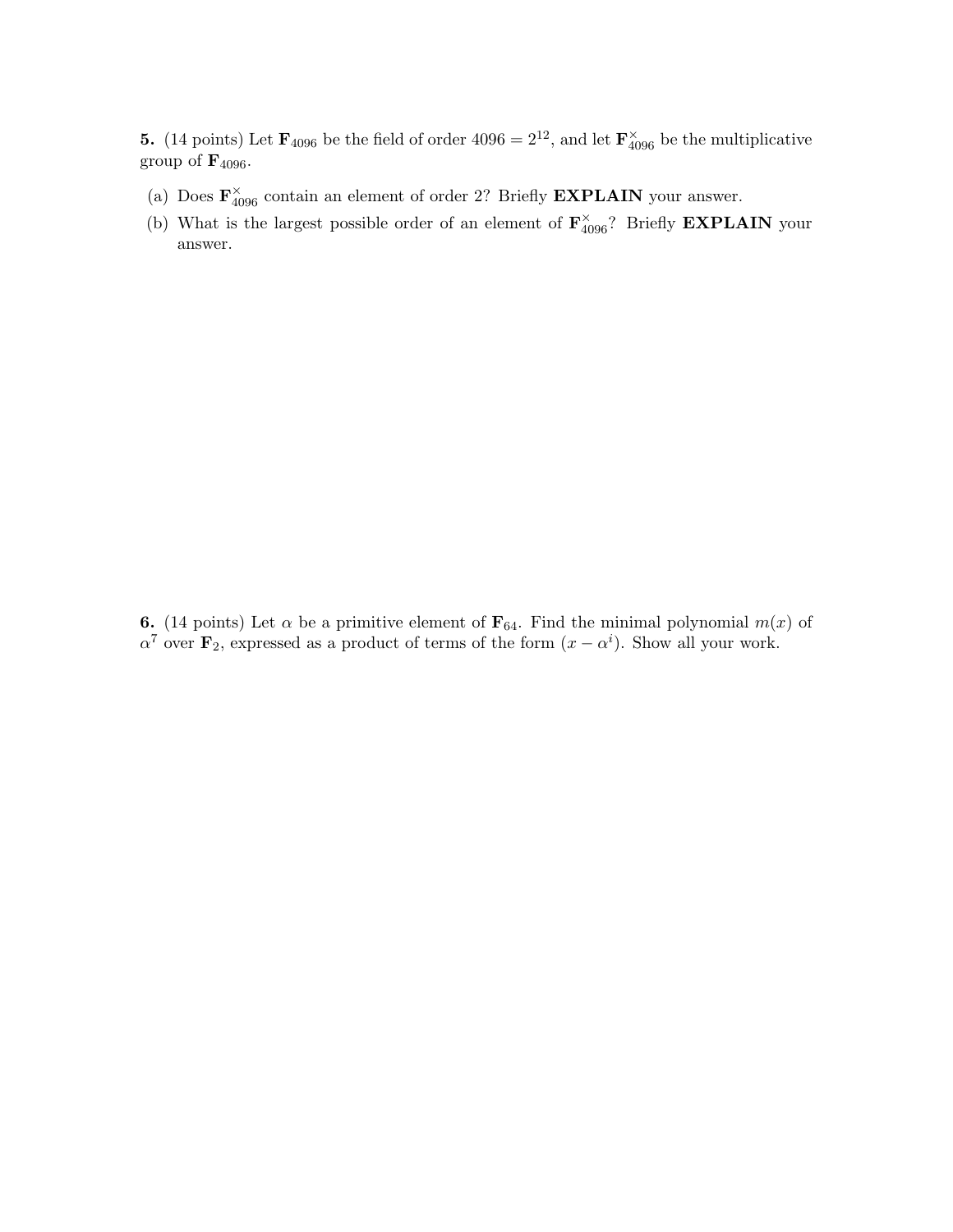## 7. (14 points) Note that in  $\mathbf{F}_2[x]$ , we have

$$
x^{6} + x + 1 = (x^{2} + 1)(x^{4} + x^{2} + 1) + (x),
$$
  

$$
x^{4} + x^{2} + 1 = (x^{3} + x)(x) + 1.
$$

(I.e., you are given the above facts and do not need to check them yourself.)

Let  $\mathbf{F}_{64} = \mathbf{F}_2[\alpha]$ , where  $\alpha$  is a root of  $x^6 + x + 1$ . Find the multiplicative inverse of  $\alpha^4 + \alpha^2 + 1$ . Show all your work.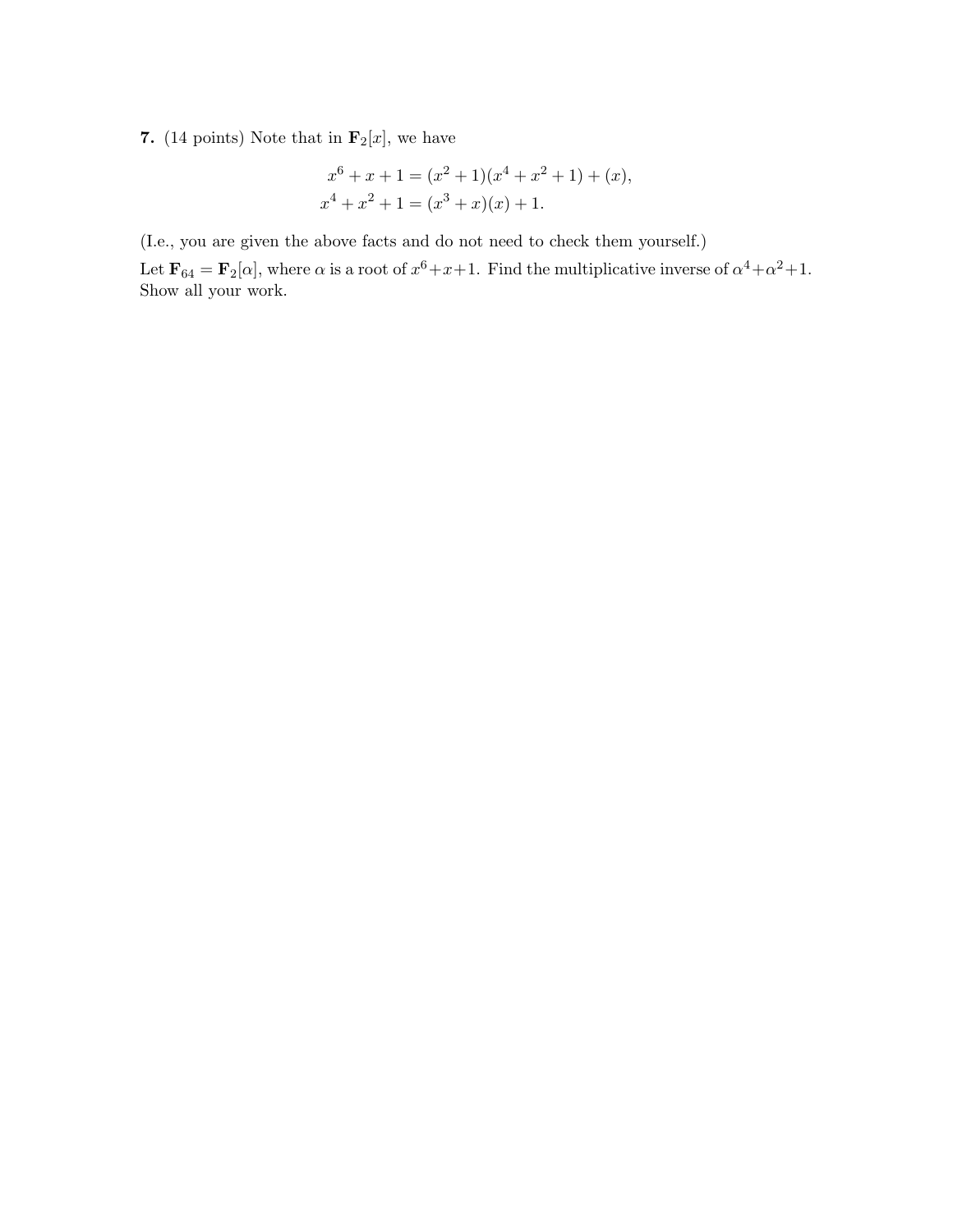**8.** (18 points) Let  $E = \mathbf{F}_{1024}$ , let  $\beta$  be a primitive element of E, and let  $\alpha = \beta^{31}$ . Note that the order of  $\alpha$  is 33 (i.e., you are given this fact and do not need to check it or justify it). Let C be the corresponding BCH code of designed distance  $\delta = 5$  over  $\mathbf{F}_2$ .

- (a) Find the generating polynomial  $g(x)$  of C, expressed as a product of minimal polynomials  $m_i(x)$ , where  $m_i(x)$  is the minimal polynomial of  $\alpha^i$ . (You do not need to expand each  $m_i(x)$  as a product of terms of the form  $(x - \alpha^j)$ . Show all your work, especially your orbit calculations.
- (b) Find  $k = \dim \mathcal{C}$ .